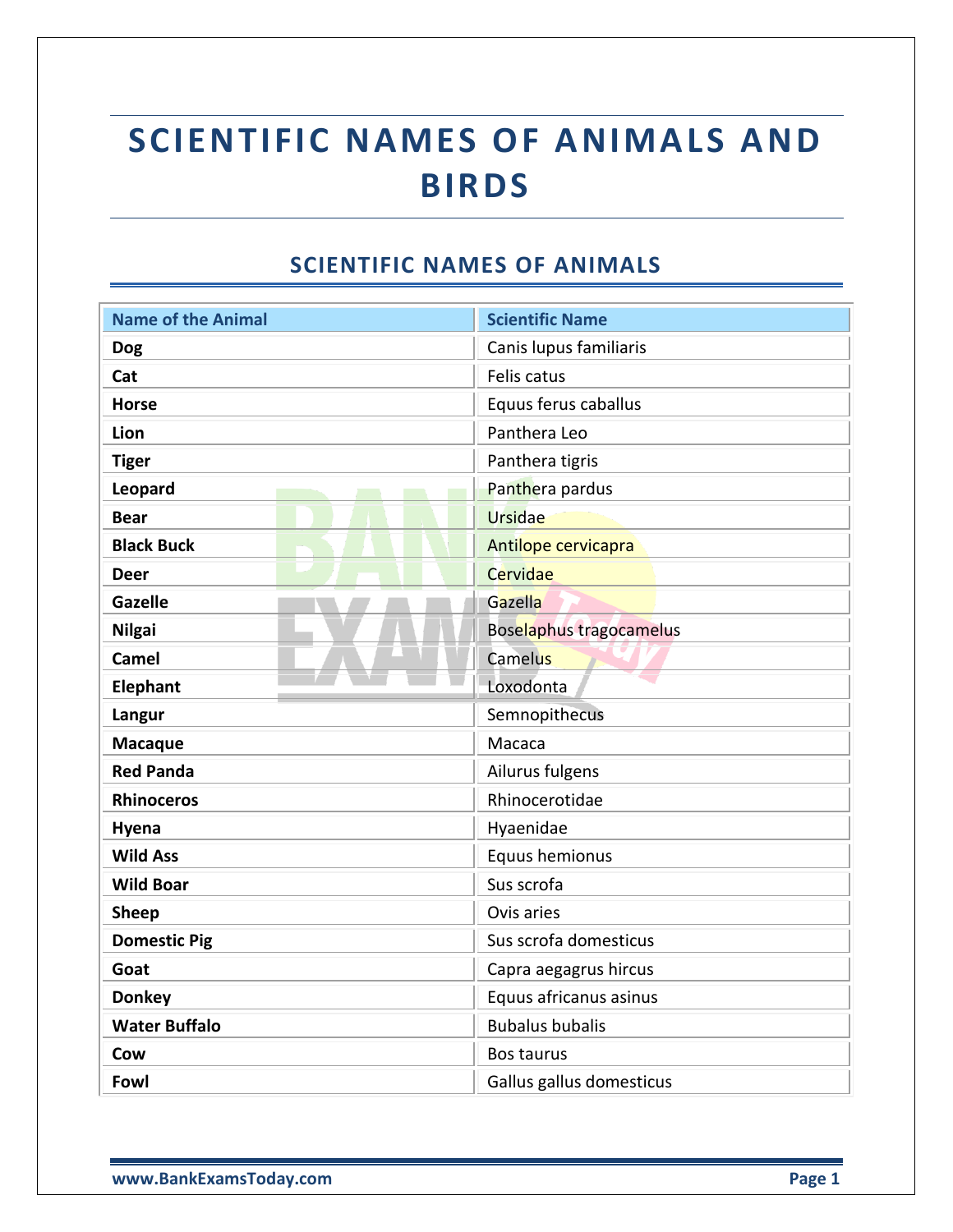| Wolf                         | Canis lupus               |
|------------------------------|---------------------------|
| Fox                          | <b>Vulpes vulpes</b>      |
| <b>Crocodile</b>             | Crocodylus palustris      |
| Zebra                        | Equus quagga              |
| <b>Giraffe</b>               | Giraffa camelopardalis    |
| <b>House wall Lizard</b>     | Hemidactylus flaviviridis |
| <b>Hippopotamus</b>          | Hippopotamus amphibius    |
| <b>Cheetah</b>               | Acinonyx jubatus          |
| <b>Black rat</b>             | Rattus rattus             |
| <b>House mouse</b>           | Mus musculus              |
| <b>Rabbit</b>                | Oryctolagus cuniculus     |
| <b>Indian Cobra</b>          | Naja naja                 |
| King cobra                   | Ophiophagus hannah        |
| Sea snake                    | Hydrophiinae              |
| <b>Indian Python (Ajgar)</b> | Python molurus            |
| Dhaman or rat snake          | Ptyas mucosa              |
| <b>Turtle</b>                | <b>Testudinidae</b>       |

## **SCIENTIFIC NAMES OF BIRDS**

| Name of the bird      | <b>Scientific Name</b>      |
|-----------------------|-----------------------------|
| Owl                   | Strigiformes                |
| <b>Sparrow</b>        | Passeridae                  |
| Crow                  | Corvus                      |
| <b>Myna</b>           | <b>Acridotheres tristis</b> |
| Parrot                | Psittacula eupatria         |
| <b>Bulbul</b>         | Molpastes cafer             |
| Koel                  | Eudynamis scolopaccus       |
| Pigeon                | Columba livia               |
| <b>Indian Vulture</b> | Gyps indicus                |
| <b>Indian Cuckoo</b>  | Cuculus micropterus         |
| <b>Dodo</b>           | Raphidae columbiformes      |
| <b>Dove</b>           | Columbidae columbiformes    |
| <b>Duck</b>           | Anatidae anseriformes       |
| <b>Eagle</b>          | Aquila accipitridae         |
| <b>Humming bird</b>   | Triochilidae apodiformes    |